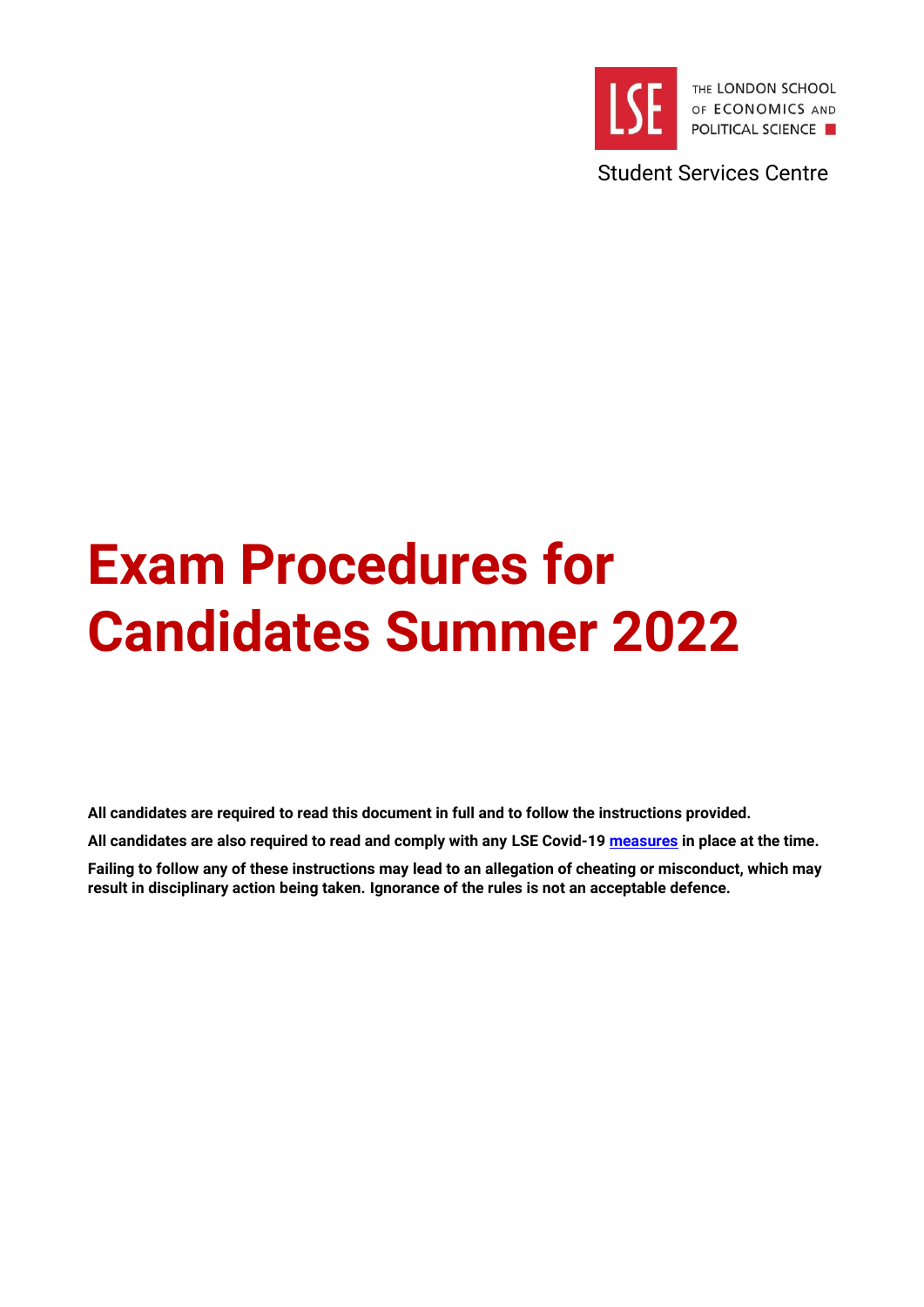# <span id="page-1-0"></span>**Contents**

| $\mathbf{1}$ . |      |   |  |
|----------------|------|---|--|
| 2.             |      |   |  |
| 3.             |      |   |  |
|                | 3.1. |   |  |
|                | 3.2. |   |  |
|                | 3.3. |   |  |
|                | 3.4. |   |  |
|                | 4.   |   |  |
|                | 4.1. |   |  |
|                | 4.2. |   |  |
|                | 4.3. |   |  |
|                | 4.4. |   |  |
|                | 4.5. |   |  |
| 5.             |      |   |  |
| 6.             |      |   |  |
| 7.             |      |   |  |
|                |      |   |  |
|                | 7.2  |   |  |
|                | 7.3  |   |  |
|                | 7.4  |   |  |
|                | 7.5  |   |  |
|                | 7.6  |   |  |
|                | 7.7  |   |  |
|                | 7.8  |   |  |
|                | 7.9  |   |  |
|                |      | 8 |  |
|                | 8.1  |   |  |
|                | 8.2  |   |  |
|                | 8.3  |   |  |
|                | 8.4  |   |  |
|                | 8.5  |   |  |
|                |      |   |  |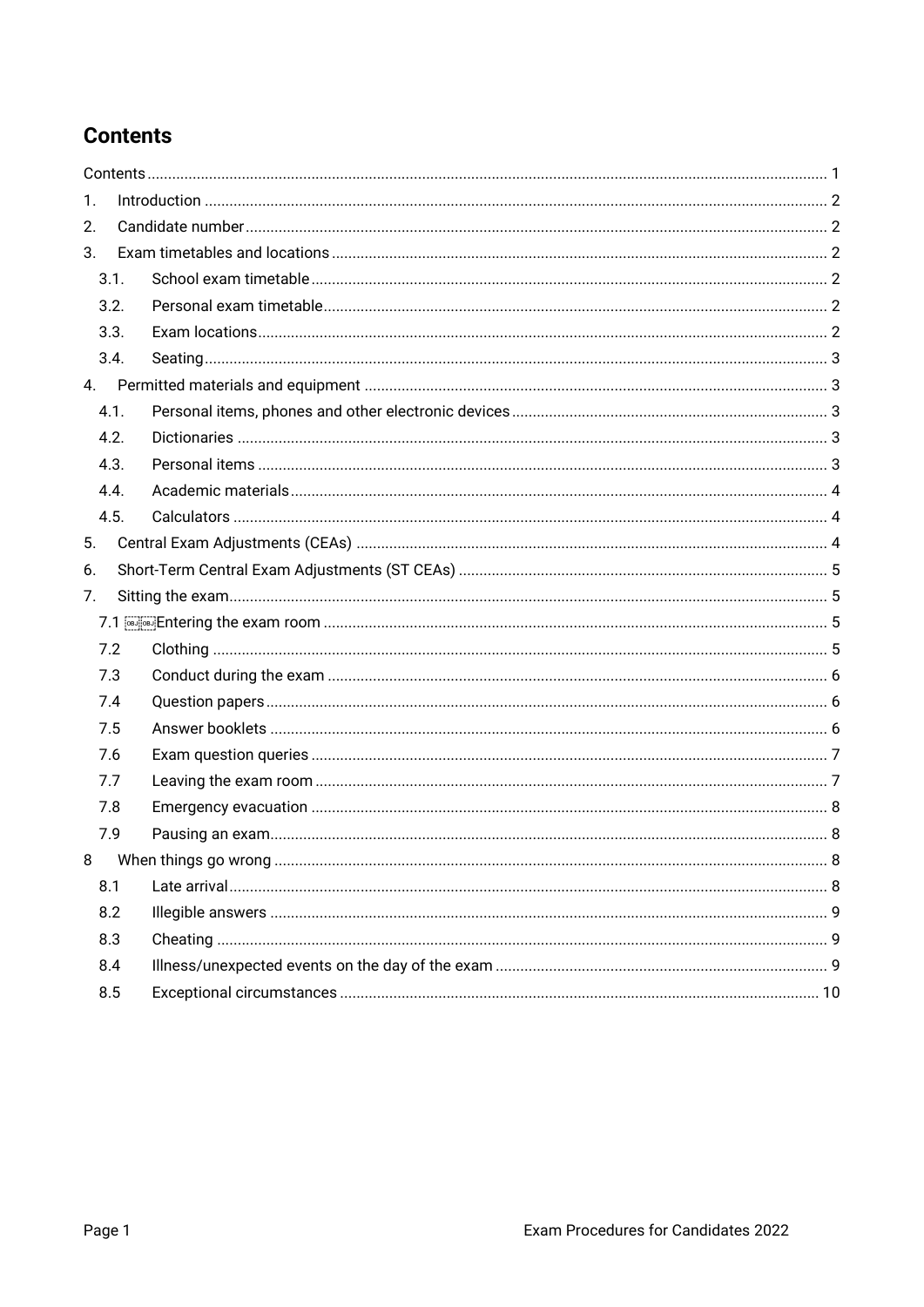# <span id="page-2-0"></span>**1. Introduction**

This document sets out the procedures you will need to follow when you sit your in-person exams . Please read it carefully – it tells you what to expect and what to do when the unexpected happens.

**All candidates must read this document in full and must follow the exam room instructions and an[y Covid-](https://info.lse.ac.uk/coronavirus-response/assessment-faqs)19 [measures](https://info.lse.ac.uk/coronavirus-response/assessment-faqs) in place at the time. Failure to do so may result in an allegation of misconduct and could lead to disciplinary action. Ignorance of the rules is not an acceptable defence.**

If you have not already done so, please check that you are registered on the right courses. You will be entered for the exams which are currently listed in [LSE for You.](https://auth.lse.ac.uk/auth/login) If you spot an error or find you are not registered for a course you are taking, please contact the Exams Team at [https://lseportal.force.com/studentservices.](https://lseportal.force.com/studentservices)

These procedures apply only to in-person exams run by the School. If you are due to submit an online assessment or coursework you should contact the academic department responsible for that assessment for submission rules and instructions. If you are taking a course with another institution, you should receive similar information directly from that institution.

# <span id="page-2-1"></span>**2. Candidate number**

Your candidate number is a unique five digit number that we use to ensure your work is marked anonymously. Please note that:

- it is not the same as your student ID number
- if you have taken exams at the School previously, it will not be the same as your candidate number from earlier years

You should write your candidate number on your exam answer booklet(s) and not your name or student ID number.

You can find your candidate number in [LSE for You.](https://lfy.lse.ac.uk/)

# <span id="page-2-2"></span>**3. Exam timetables and locations**

#### <span id="page-2-3"></span>**3.1. School exam timetable**

While we make every effort to avoid altering the exam timetable after publication, changes are occasionally necessary. Any amendments will be clearly indicated on the online timetable.

## <span id="page-2-4"></span>**3.2. Personal exam timetable**

Your personal exam timetable on [LSE For You](https://lfy.lse.ac.uk/) gives details of your room and seat number for each of your exams. It also shows your candidate number (see section 2).

You must bring a print-out of your personal timetable and your student ID card to each exam. You should place it, with your LSE ID card at the top right of your desk, so that the invigilator can easily check it. **You must not write or print on your personal timetable before or during the exam**. Any notes on the timetable may be considered to be exam misconduct (see section 8.3).

Once your personal timetable is published, please contact Exams via <https://lseportal.force.com/studentservices> immediately if you think any of the information is incorrect.

## <span id="page-2-5"></span>**3.3. Exam locations**

Exams take place on campus, but we use a variety of buildings. It is common for candidates taking the same exam to be seated in different rooms or even buildings, so check your timetable carefully.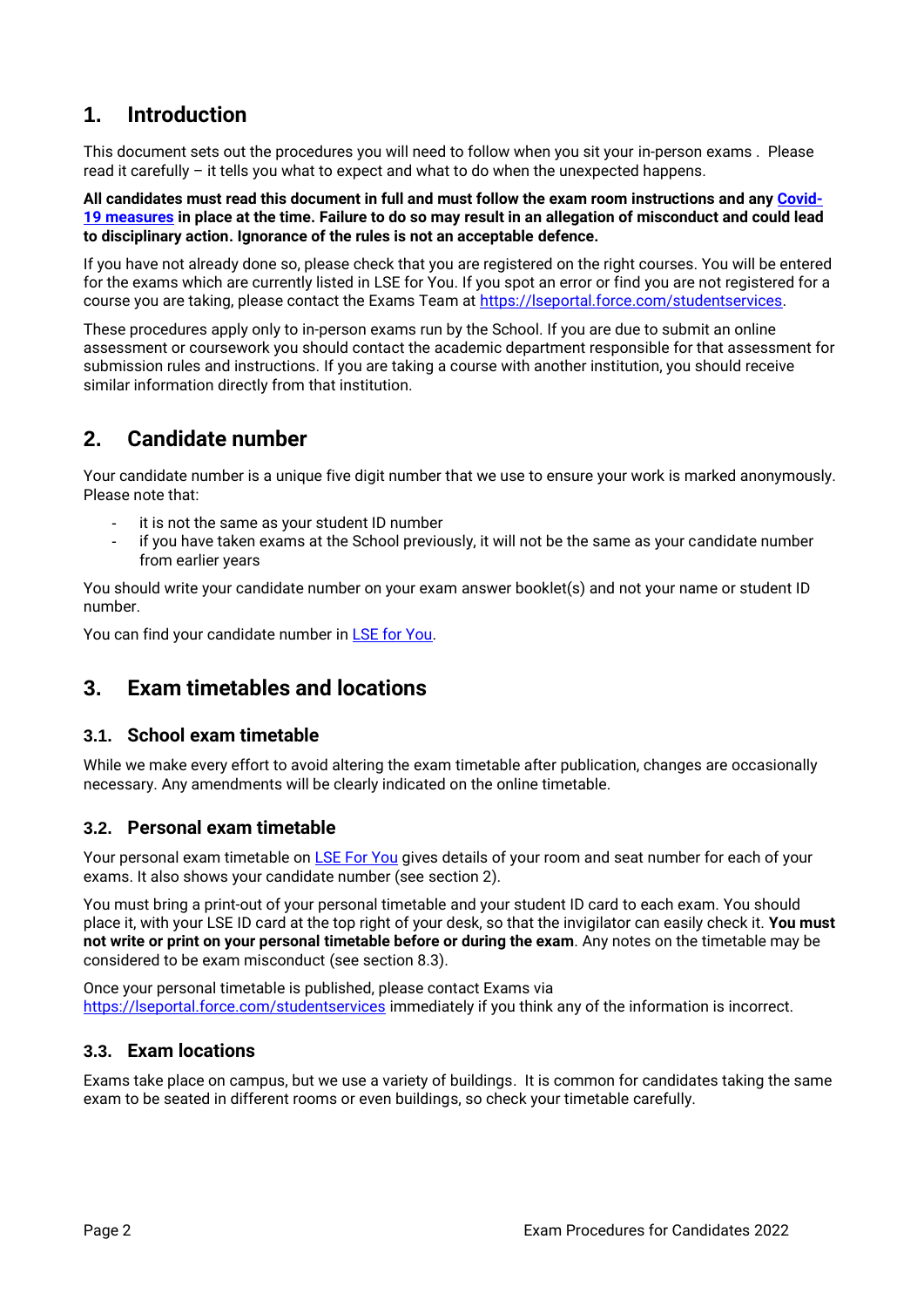# <span id="page-3-0"></span>**3.4. Seating**

As well as publishing your personal timetable on [LSE for You,](https://auth.lse.ac.uk/auth/login) we post details of rooms and seat numbers by candidate number each morning in the foyer of Clement House and in the Student Services Centre.

There are a number of reasons why you may not be allocated a seat in any of the main rooms:

- You were entered for the exam after the timetable was published
- You have Central [Exam Adjustments](https://info.lse.ac.uk/current-students/services/assessment-and-results/exams/individual-exam-adjustments) (CEAs) (see section 5)
- You have [short-term Central](https://info.lse.ac.uk/current-students/services/assessment-and-results/exams/individual-exam-adjustments) Exam Adjustments (see section 6)

If any of the above applies to you, your exam room and seat number will be posted online at [lse.ac.uk/examsDailyArrrangements](https://info.lse.ac.uk/current-students/services/assessment-and-results/exams/individual-exam-adjustments-and-late-entries) the evening before your exam and on separate lists in the foyer of Clement House and in the Student Services Centre (we use pink paper to make it easy to find).

# <span id="page-3-1"></span>**4. Permitted materials and equipment**

Please note that if you do not abide by the instructions and specifications in this section, the School may consider your behaviour as cheating (see section 8.3).

## <span id="page-3-2"></span>**4.1. Personal items, phones and other electronic devices**

You must not use mobile phones, smart watches, stop watches, e-readers, tablets or other electronic devices during an exam. Calculators may be permitted (see section 4.5). Phones and smart watches must be turned off completely, not set to silent or do not disturb, and placed under your desk. Any other personal items such as religious icons or mementos must be placed under your desk. Other electronic items must be left in your bag. The invigilator will give instructions about where in the exam room you should leave personal belongings. You must not bring a large amount of luggage with you as storage space is limited in exam rooms. All bags and other personal items must be brought into the exam room rather than left in the corridor. Items left unattended outside of the exam room will be removed by the School Security Team.

You must ensure that any alarms or reminders which may create a disturbance are deactivated. If any of your equipment causes a disturbance, the School may take disciplinary action.

You are strongly advised not to bring any electronic devices or other valuables to the exam room. If you choose to do so, this is at your own risk. The School does not take responsibility for loss or damage.

## <span id="page-3-3"></span>**4.2. Dictionaries**

You are **not** permitted to use a dictionary under any circumstances, including to overcome any deficiency in your command of the English language.

## <span id="page-3-4"></span>**4.3. Personal items**

You are responsible for bringing your own pens, pencils, rulers etc. to the exam. These are not provided for you and spares are not available. You are not permitted to bring ear plugs to exams.

If you use a pencil case or similar, it must be transparent to allow invigilators to see the contents without disturbing you or other candidates. If an invigilator cannot see the contents clearly, they are entitled to check.

You may not bring any paper into the exam, including Post-It notes or new tabs to mark permitted materials (if you wish to use tabs to mark permitted materials, you must apply these before entering the exam room).

You may bring an unlabelled, re-sealable, clear plastic drinking bottle into your exam. Food is not allowed in exams unless you have a CEA specifically allowing it (see section 5). Medication is not allowed in an exam unless you have a CEA specifically allowing it. Please note that if your CEA permits taking medication into the exam room, the medication must be stored in a clear, label-free container.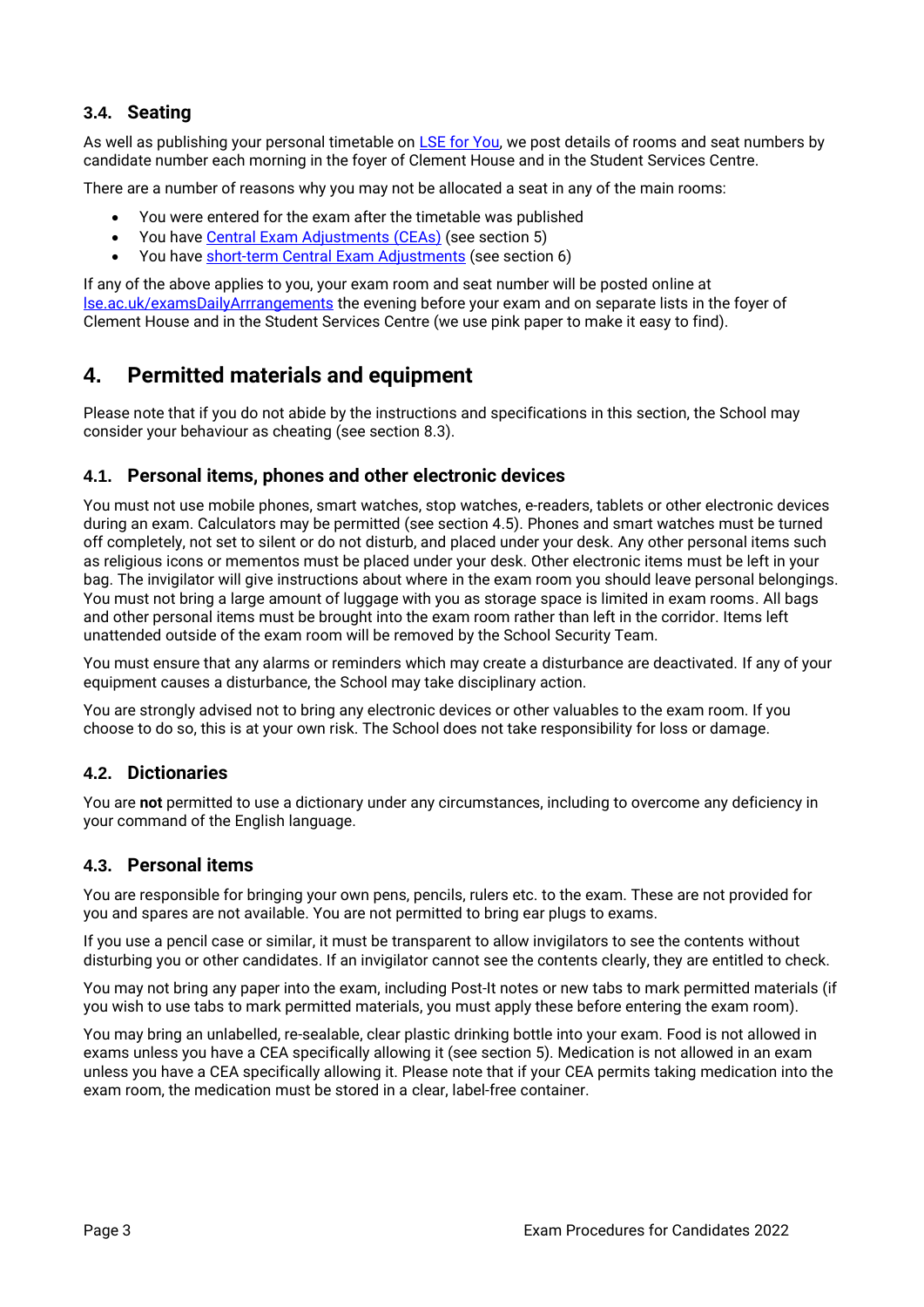# <span id="page-4-0"></span>**4.4. Academic materials**

Details about other permitted materials, such as notes, books, tables, statutes etc. are available from the relevant academic department. If you are unsure about what you may or may not take into an exam, you should check with the relevant department.

If your exam is 'open book' you are permitted to bring in any written/printed material into the exam including written notes and textbooks. Your textbooks may be marked with written notes. You are not permitted to have any electronic devices at all.

If your exam is not 'open book' but you are permitted to bring specific texts into the exam, they must not contain annotations (notes or comments) and you may not write on them during the exam. Highlighting, underlining or unmarked tabs are acceptable; however you must apply any tabs before entering the exam room. Invigilators will check texts during the course of the exam. Where an invigilator finds prohibited materials, such as annotations, the permitted material will be removed from the exam room. The invigilator may file a misconduct report against you which could lead to formal action being taken under the School's [Regulations on Assessment Offences.](https://info.lse.ac.uk/Staff/Divisions/Academic-Registrars-Division/Teaching-Quality-Assurance-and-Review-Office/Assets/Documents/Calendar/RegulationsAssessmentOffences.pdf)

# <span id="page-4-1"></span>**4.5. Calculators**

You may only use a calculator in an exam if the front of the question paper states that a calculator is permitted. If you find that you have a calculator in an exam where it is not permitted, you must alert an invigilator immediately to hand it in.

If you are allowed to use a calculator, it **must** be from the **Casio fx-83 or fx-85 range**. Other types of calculator are **not** permitted unless expressly stated on the front of the question paper. If you try to use an alternative model it will be removed by invigilators. You will not be provided with a replacement and you may face an allegation of academic misconduct.

You are responsible for ensuring that your calculator is in working order. We do not provide replacement calculators during the exam. You must not share calculators with other candidates within the exam room. There must be nothing written or scratched on to your calculator and there must be no labels or stickers on your calculator.

Unless specified by the academic department which teaches the course, you may not access information stored in the memory of your calculator or use any other software during your exam. You will be responsible for clearing any stored memory from your calculator, or if applicable, setting your calculator to test mode. If your calculator is found to have items in the memory, this may be considered academic misconduct. You must be able to demonstrate that your calculator is in test mode and has a clear memory if requested by an invigilator. If you are unable to confirm that your calculator is in test mode and has a clear memory, it may be confiscated.

You must write the make and model of your calculator clearly on your answer booklet.

# <span id="page-4-2"></span>**5. Central Exam Adjustments (CEAs)**

You may be eligible for Central [Exam Adjustments](https://info.lse.ac.uk/current-students/services/assessment-and-results/exams/individual-exam-adjustments) (CEAs) if you are disabled, have a specific learning difficulty (such as dyslexia or dyspraxia) or have an ongoing medical condition. If you have not already done so, you should contact the Disability and Wellbeing Service (DWS) at [disability-wellbeing@lse.ac.uk](mailto:disability-wellbeing@lse.ac.uk) or on 020 7955 7767 for more advice. Please note that there are deadlines for applying for CEAs. Late applications cannot be considered. Please see section 6 for what to do if you have a short-term illness or condition which affects you during the exam period.

If you have approved CEAs, you will be notified before the start of the exam period. The Exams Team will send this information to your LSE email account.

If you have CEAs, you will not sit your exam in the main room(s) with the other candidates. Details of where you will sit your exam(s) will be available online, in advance of your exam, at [lse.ac.uk/examsDailyArrangements](https://info.lse.ac.uk/current-students/services/assessment-and-results/exams/individual-exam-adjustments-and-late-entries) and on separate lists in the foyer of Clement House and in the Student Services Centre (we use pink paper to make it easy to find).

If your CEAs are agreed after your personal timetable is published, you may have already been allocated a seat in one of the main rooms, rather than a CEA room. If you take up your seat in the main room, rather than the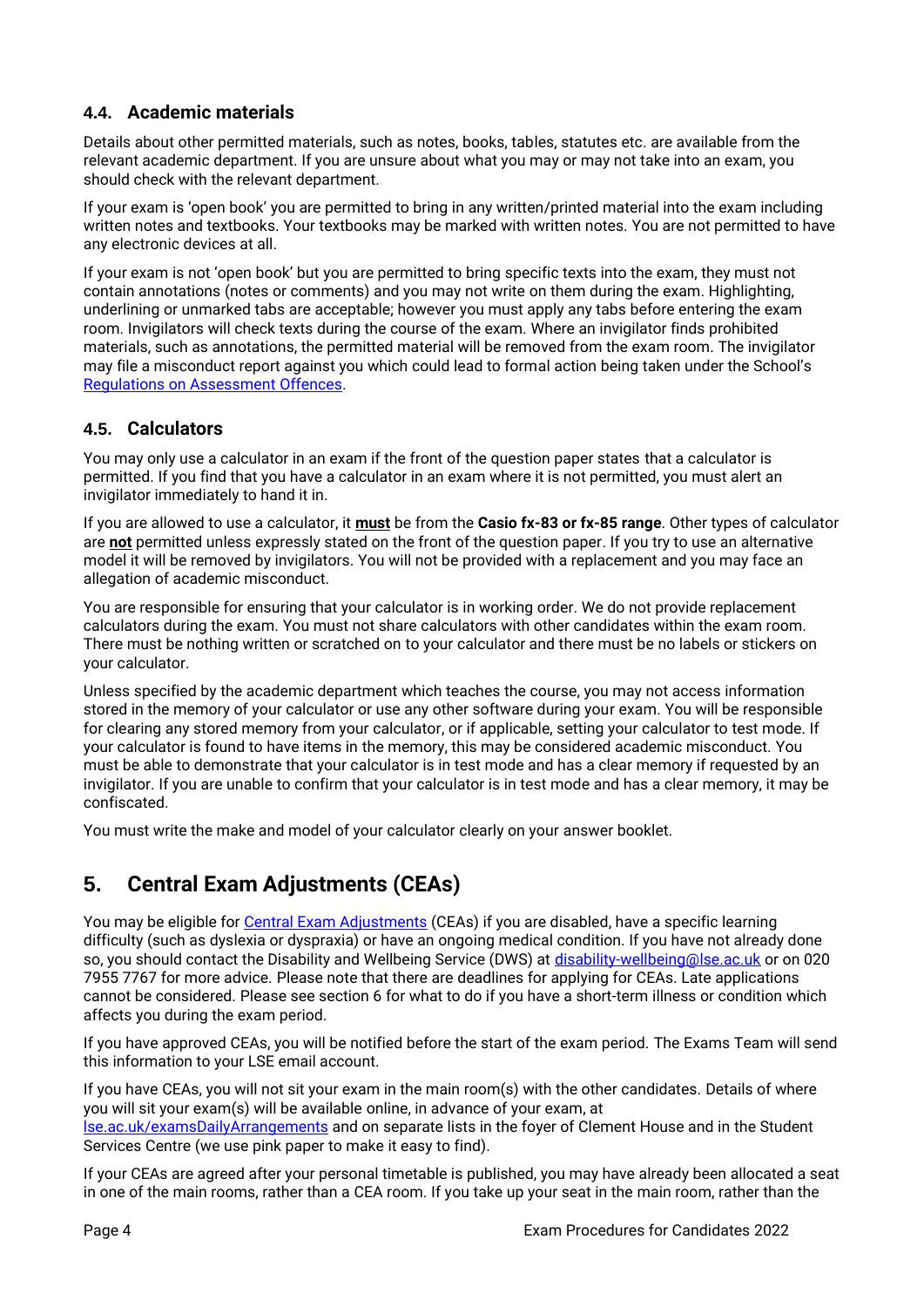room indicated online or on the pink lists in Clement House and the Student Services Centre, your CEAs will not be applied.

CEAs are intended to remove inequality at the point you take the exam, so Exam Boards are not made aware of approved CEAs for any individual candidate. If you feel that your CEAs were insufficient, e.g. as the result of an acute episode of a chronic condition, you should inform the Exam Board by submitting proof of **Exceptional** [Circumstances](https://info.lse.ac.uk/current-students/services/assessment-and-results/exceptional-circumstances/exceptional-circumstances) (see Section 8.5).

# <span id="page-5-0"></span>**6. Short-Term Central Exam Adjustments (ST CEAs)**

If you experience an unexpected medical problem which you think may warrant particular exam arrangements, you should contact the Student Services Centre (SSC) as soon as possible via [https://lseportal.force.com/studentservices.](https://lseportal.force.com/studentservices)

You should also think carefully about whether you should be attempting the exam(s) or seeking [deferral.](https://info.lse.ac.uk/current-students/services/assessment-and-results/exceptional-circumstances/deferral)

Please note that short-term Central Exam Adjustments will not be put in place for long term or chronic conditions or any contagious illness (such as Covid-19, chicken pox or mumps). If you contract a contagious condition you should inform the SSC and remain in isolation as far as possible. All of the necessary processes can be completed via the enquiry form/email, and under no circumstances should you come to the School. If the School is made aware that you have a contagious condition you will not be allowed to sit your exam.

Exam Boards are not made aware of approved ST CEAs for any individual candidate. If you feel that the agreed ST CEAs were insufficient, you should submit proof of [Exceptional Circumstances](https://info.lse.ac.uk/current-students/services/assessment-and-results/exceptional-circumstances/exceptional-circumstances) (see Section 8.5).

# <span id="page-5-1"></span>**7. Sitting the exam**

**By entering the exam room you are declaring yourself fit to sit the exam.** If you have experienced disruption to your studies prior to the exam (from personal difficulties e.g. bereavement or illness etc.) you must think carefully about whether you should attempt the exam or whether you should discuss [deferring the exam](https://info.lse.ac.uk/current-students/services/assessment-and-results/exceptional-circumstances/deferral) with your academic department. If you are unable to attend on the day of the exam, you may request a deferral at any point up to the start of the exam. Deferral is not guaranteed. Rather, your academic department will consider the merits of your request so it is advisable to request to defer in advance of the day of the exam in question.

We receive a significant number of appeals after results are released each year. The majority come from candidates who chose to sit an exam (or set of exams) despite knowing they were unwell or had experienced serious problems with studying, did not seek deferral and then failed the exam(s). These appeals are almost invariably rejected on the grounds that the candidate declared themselves fit to sit by attempting the exam.

If you present yourself to an exam, you are expected to make a reasonable attempt at the assessment by answering the questions in the paper. If you fail to do so, your attempt may be treated as an absence and this could have significant consequences for your results and eligibility for an award. You cannot defer the exam once you have entered the exam room and the exam has started.

## <span id="page-5-2"></span>**7.1 Entering the exam room**

You should arrive at the School in good time for each exam and be at the room at least 20 minutes before the scheduled start. Please ensure you have checked travel arrangements and allow sufficient time for your journey and time to get to the exam room, which may include following any Covid-19 [measures](https://info.lse.ac.uk/coronavirus-response/assessment-faqs) in place at the time (e.g. showing evidence of a negative test result in order to gain access to the building). The invigilator will tell you when you may enter the room and where to leave any bags, coats or other personal belongings (see Section 4).

# <span id="page-5-3"></span>**7.2 Clothing**

There is no dress code for exams but you should not wear any clothing which would prevent an invigilator from being able to identify you from your student ID card or which may conceal headphones. You may be asked to remove any headwear which is not worn for religious purposes.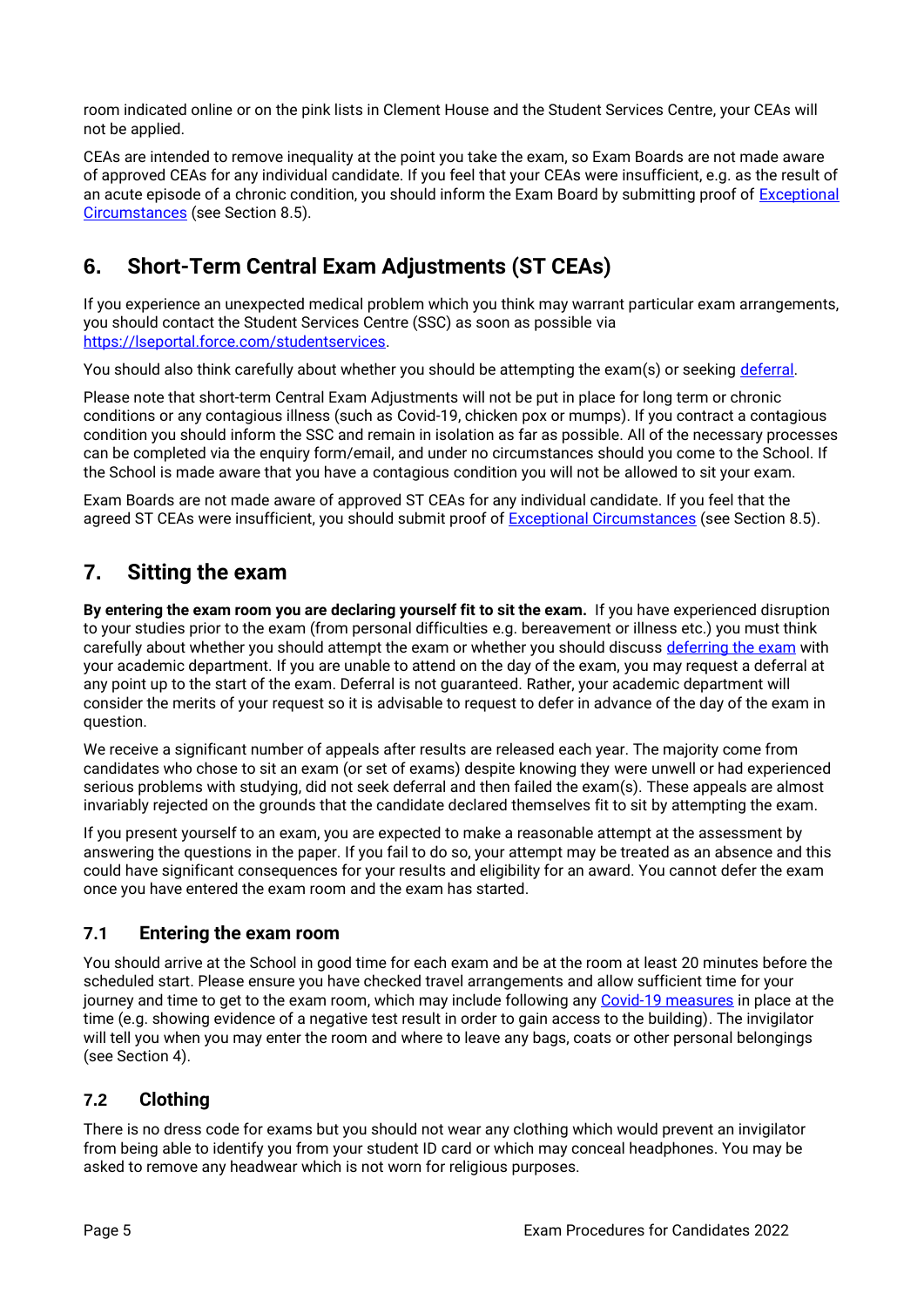If you wear a facial covering for religious or cultural reasons, a member of staff (of the same sex as you) may ask you to accompany them to a private room to check your identity after the exam. They may also check that you are not bringing in any equipment or materials, other than those permitted (see Section 4).

If at the time of the exam, it is not compulsory to wear a face mask you may still choose to wear one in the exam room if you wish. If you do so, invigilators reserve the right to ask you to briefly remove your face mask to check your identity when taking the attendance register. Invigilators may also request that you show them you do not have any unauthorised material on your person. This might require you to show them the contents of your pockets, sleeves or baggy clothing and the inside of your face mask. Please also refer to section 7.7. regarding toilet breaks.

# <span id="page-6-0"></span>**7.3 Conduct during the exam**

You are expected to conduct yourself honestly and respectfully during the exam. This means following all invigilator instructions, being aware of your surroundings and being aware of how your behaviour may impact on other students in the exam room. Following at all times all Covid-19 [measures](https://info.lse.ac.uk/coronavirus-response/assessment-faqs) that may be in place. Failure to comply with instructions could lead to formal action being taken under the School's Regulations on [Assessment Offences](https://info.lse.ac.uk/Staff/Divisions/Academic-Registrars-Division/Teaching-Quality-Assurance-and-Review-Office/Assets/Documents/Calendar/RegulationsAssessmentOffences.pdf) or the School's [Disciplinary procedures.](https://info.lse.ac.uk/coronavirus-response/assets/Docs/Staff-resources-centre/Student-Advice-Note-reporting-behaviours-and-penalties.pdf)

## <span id="page-6-1"></span>**7.4 Question papers**

Before the exam starts, you should **check** that the question paper on your desk is for the correct course. You should also **check** that you have an answer booklet and that you have been given any/all permitted materials which the School provides.

If there are different papers for different years of study, you will sit the paper that corresponds to the last year in which you received teaching for that course. Check the question paper to make sure the year on the paper corresponds to the year in which you received the teaching. If you are concerned you do not have the correct paper, you must raise this with an invigilator as soon as possible. It may not be possible to rectify this if we are notified once the exam is underway or you have begun to complete the exam. The syllabus year will be shown on your personal timetable. If the year shown on your timetable is incorrect please contact the Exams Team as soon as possible a[t https://lseportal.force.com/studentservices.](https://lseportal.force.com/studentservices) We print papers specifically for resit/deferred candidates on coloured paper to make them easy to identify.

#### **Read the instructions on the front of the paper carefully.**

#### **Make sure you take time to read through the whole paper at least once before you start writing.**

#### **Check that you know how many questions there are and how many you need to answer.**

Reading time may be permitted if indicated on your exam paper. This is additional time to the duration of the exam. This time can only be used for reading the exam paper, unless otherwise stated. **You may not take notes or write in your answer booklet**, unless the exam paper explicitly states you may make notes during reading time. Y**ou may not use a calculator in reading time**, unless the exam paper explicitly states that you may. Invigilators will inform you of the start and finish of reading time and when you may begin writing. If you begin writing before permitted, this may be considered to be academic misconduct.

#### <span id="page-6-2"></span>**7.5 Answer booklets**

You will be provided with one answer booklet per exam. If you need additional answer booklets, you should raise your hand and an invigilator will bring you a supplementary booklet. At the end of the exam, please tie together all booklets you have been given securely with the string provided, including any rough work. It is your responsibility to ensure all answer booklets used are securely tied together.

Your answers must be written in English unless the paper specifies otherwise.

You must write legibly, preferably in dark blue or black ink. You may use pencil if you prefer but please bear in mind that pencil can be faint to read and can smudge, and this may affect the ability of the marker to mark your answers. Be careful not to lose marks because your answers are difficult to read.

You will be asked to enter your candidate number and details of the exam on the front of your answer booklet. If you have used any supplementary booklets, you must ensure this is clearly noted on the front of the main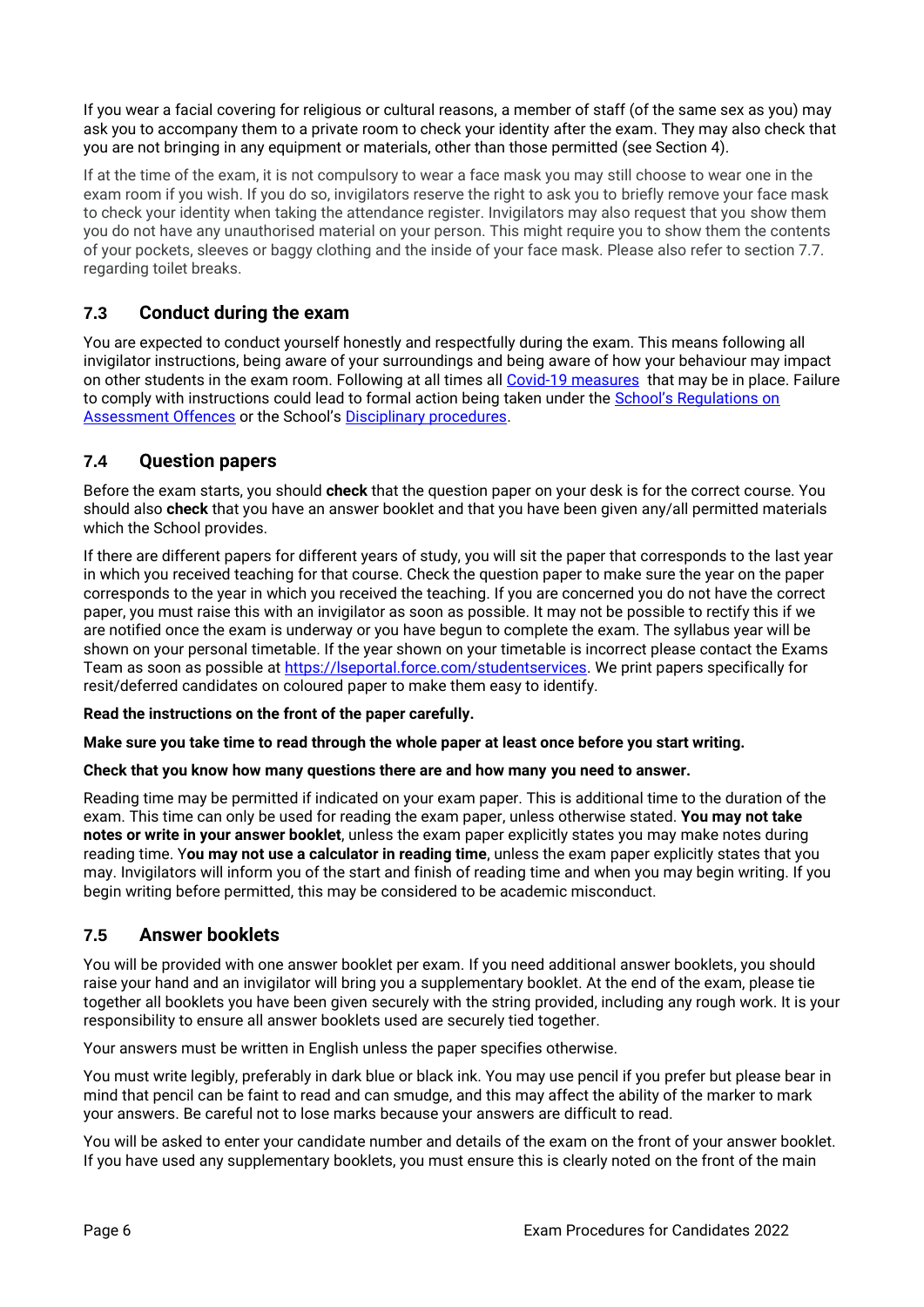answer booklet. You should also write your candidate number clearly on any supplementary booklets. Please do not write your name or your student ID number on your booklet(s).

You should do any rough work or make preparatory notes in your answer booklet(s). All work needs to be submitted. If you do not want a marker to mark something you have written, whether that is part of an answer or rough work, clearly cross it out in your booklet. You must not write anywhere other than in your answer booklet(s). Some exam papers state that answers should be written on the question paper, in which case you may do so, but you must also submit your answer booklet, even if you have not written anything in it. You may not write anywhere else – this includes writing on body parts. If you are found with writing anywhere other than where it is explicitly permitted, this may result in an allegation of misconduct.

**You must stop writing as soon as the invigilator announces the end of the exam**. This applies even if you have not finished an answer, sentence or word – you must stop writing immediately. This also applies if you just need to complete the details on the front of your answer booklet(s). If you do still need to put your details on the front of the answer booklet(s), you should raise your hand and wait for an invigilator. Please note that if you do not abide by this instruction, the School may consider your behaviour as academic misconduct (see section 8.3). You will not be able to make any changes to your answer booklet(s) after you have left the exam room; this includes requesting that changes are made to the details you completed on the front of your answer booklet(s).

**You must not remove any answer booklets (even if blank) or other materials supplied by the School from the exam room**. You may take the question paper unless told otherwise by the invigilator or if the question paper is also used to give answers e.g. a multiple choice exam.

# <span id="page-7-0"></span>**7.6 Exam question queries**

Please note that exams are intentionally difficult. The cachet of LSE degrees, in the eyes of other universities and employers, is at least in part based on the School's rigorous academic standards. You should not, therefore, be surprised if your exams feel more difficult than the previous years' papers or practice questions you may have attempted.

Exams may contain questions that surprise you and that are unlike past questions. This is intentional: the examiners want to test that you have understood the material well enough to cope with new types of problems. Though challenging and difficult, the exam will also be fair.

During the exam, if you have a concern about the content of the question paper e.g. you think something is incorrect or does not make sense, you should alert the invigilator. They will contact the Exams Team who will then check your query with the examiner. Invigilators are not able to help with interpreting questions or assisting with your understanding of a particular word or phrase. In the rare event that an exam paper contains a substantive error the Exams Team will work with the relevant academic department to resolve the issue during the exam if possible. However, you will not normally be granted any additional exam time.

If you still have concerns after the exam, you must raise the matter in writing with the Assessment Regulations Team via<https://lseportal.force.com/studentservices> within seven days of the exam in question.

In the very rare event that an exam paper contains a substantive error which may have affected all candidates, a member of staff from the SSC will liaise with the Chair of the Sub-Board of Examiners and all candidates will be informed of any action taken. Therefore, you only need to submit an [Exceptional Circumstances Form](https://info.lse.ac.uk/current-students/services/assessment-and-results/exceptional-circumstances/exceptional-circumstances) if you feel there were specific circumstances that affected you as an individual that the Sub-Board would not be able take into account without specific information from you.

## <span id="page-7-1"></span>**7.7 Leaving the exam room**

You are not allowed to leave the room during the first 30 minutes or last 30 minutes of the exam.

Outside these times, if you wish to leave the room you must raise your hand and seek permission from the invigilator.

You will be escorted by an invigilator on any toilet breaks. You must stay with the invigilator at all times when out of the exam room. The invigilator will direct you as to which toilets and which cubicle to use and you must follow their instructions. If you leave the exam room for a toilet break, you must leave all stationery, exam materials and personal belongings at your desk. You will be asked to show the invigilator that you are not carrying any prohibited materials; this will mean emptying your pockets and/or rolling up sleeves or any lose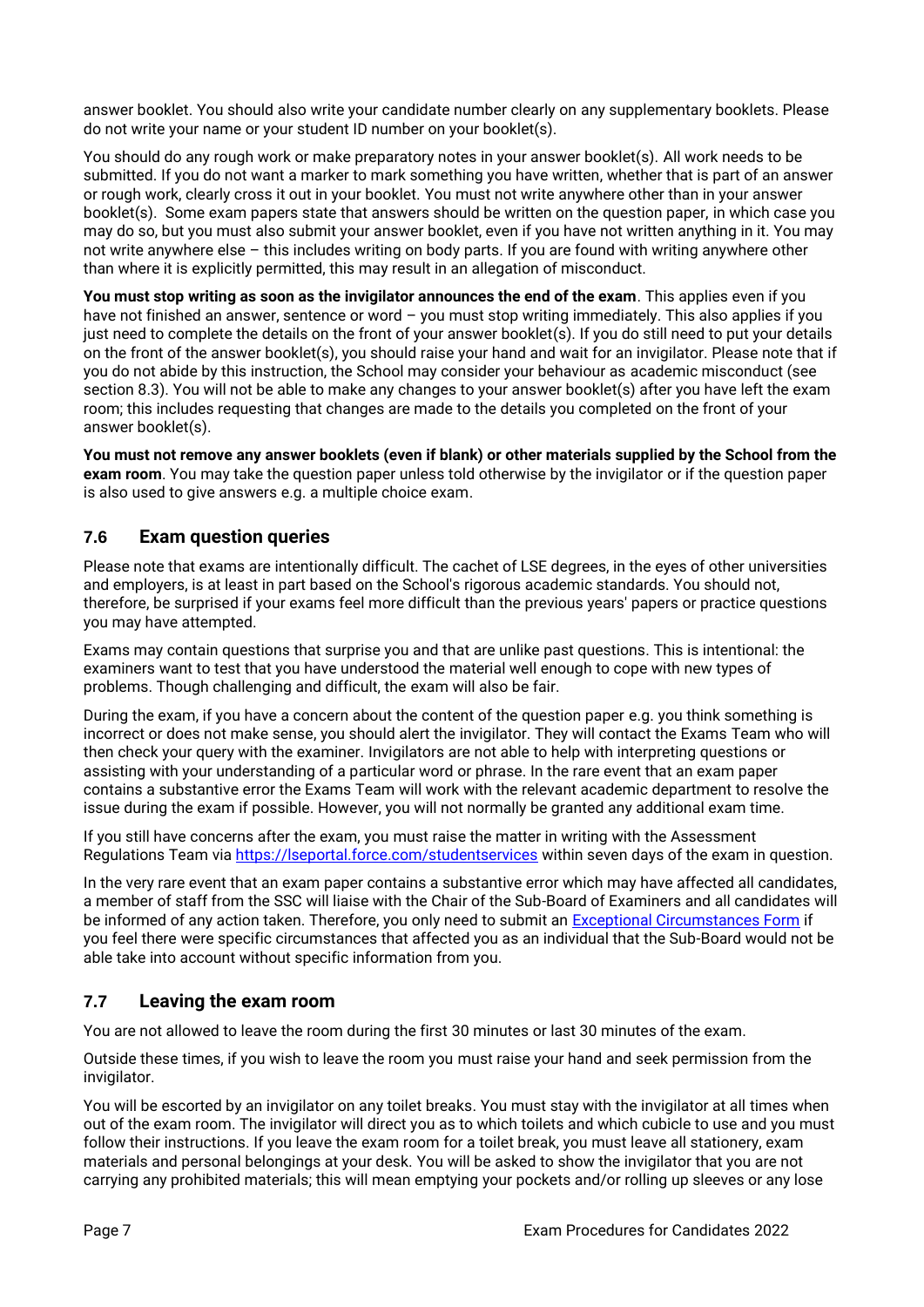clothing prior to entering the toilet. If LSE Covid-19 measures require you to wear a mask during the exam (unless you are [exempt\)](https://info.lse.ac.uk/coronavirus-response/face-covering-exemption), or you opt to wear one, the invigilator will also ask you to show them the inside of your mask. You will not be given additional time if you take any toilet breaks.

Please ensure that you take all your personal belongings with you when you leave at the end of the exam. You might be surprised how many candidates leave their phones under the desk or forget their bag!

Taking photographs in exam rooms or buildings is prohibited before, during and after exams.

Please leave the exam room and the surrounding area as **quietly as possible** to avoid disturbing fellow candidates as other exams may still be continuing. If you are taking an exam in Clement House you must exit the building via the back staircase, as directed by the invigilators.

## <span id="page-8-0"></span>**7.8 Emergency evacuation**

In the event of an emergency evacuation, for example a fire alarm sounds, you must follow the invigilators' instructions at all times. Safety is the priority, so you must follow all instructions to ensure an efficient evacuation. If evacuation is required, the invigilators will instruct you to leave the building safely, efficiently and in silence and they will guide you to the assembly point. You must not stop to collect belongings, and you must leave all exam materials in the exam room.

**You will remain under exam conditions unless otherwise notified**. This means that, amongst other things, you are forbidden from using mobile or other devices, consulting materials or communicating with other candidates. Failure to comply with these procedures and verbal instructions may result in disciplinary and/or academic misconduct action being taken against you, and may affect the likelihood of the exam being resumed.

You must not attempt to re-enter the building until the invigilator or a member of the Exams Team directs you to do so. On re-entering the exam room, please follow the instructions of the invigilators

Whenever possible, exams will restart following an emergency evacuation. The invigilators will give you full instructions if this happens. If the exam is re-started you must not start writing until you are told you can do so.

All answer booklets will be marked in accordance with usual School procedures. However, examiners will be notified of the disruption.

The SSC will ensure that Exam Boards are notified of the circumstances so that they can be taken into account when ratifying marks, progression and classification. You only need to submit an [Exceptional](https://info.lse.ac.uk/current-students/services/assessment-and-results/exceptional-circumstances/exceptional-circumstances)  [Circumstances Form](https://info.lse.ac.uk/current-students/services/assessment-and-results/exceptional-circumstances/exceptional-circumstances) if you feel there were specific circumstances that affected you as an individual that the Sub-Board would not be able to take into account without specific information from you.

If it is not possible to restart the exam, it may be necessary to reschedule an alternative sitting but the School will do what it can to avoid this where it is academically appropriate.

## <span id="page-8-1"></span>**7.9 Pausing an exam**

In very rare circumstances the Exams Team may decide that an exam should be temporarily paused, for example if there is significant noise disruption. In the event of a paused exam you must follow the invigilators instructions at all times. You will not lose any writing time as a result of a paused exam and you remain under exam conditions unless notified otherwise.

# <span id="page-8-2"></span>**8 When things go wrong**

## <span id="page-8-3"></span>**8.1 Late arrival**

If you arrive at your exam room within 30 minutes of the scheduled start of the exam, you will be permitted to sit the exam. You will not be given extra time at the end.

If you arrive more than 30 minutes late, you will not be allowed to enter the exam room. You should go to the Student Services Centre in the Old Building immediately. Please go to the front of the queue if there is one. Subject to staff availability and if the Exams Team can confirm that no student has left the exam, you will be permitted to sit the exam if you choose to do so. You will not be given extra time at the end. If you choose not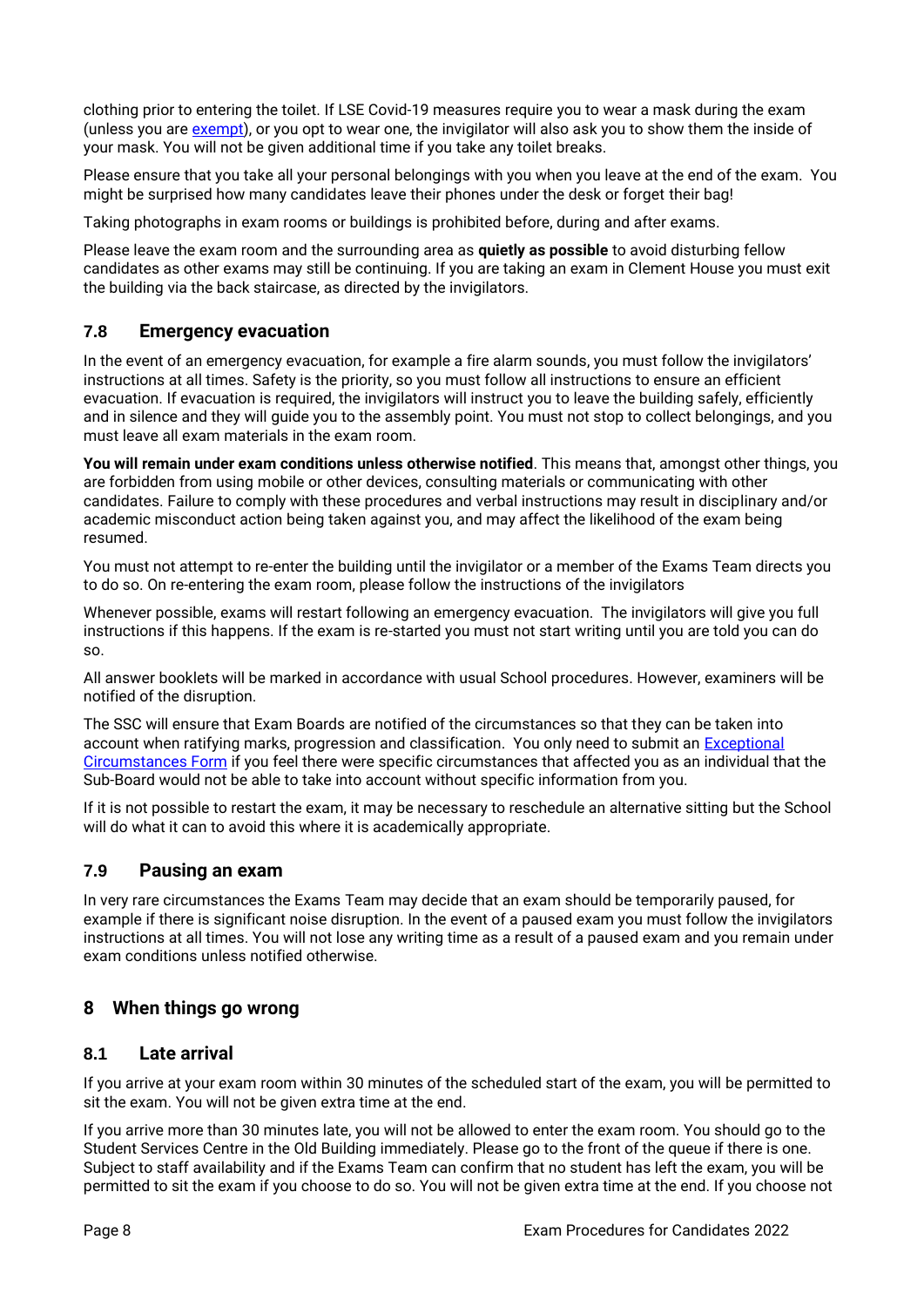to do so, you will be marked as absent from the exam. If any candidate has already left the exam, you will not be permitted to sit. If you choose not to sit or are not permitted to sit and you have a good reason for being late, you should submit an **Exceptional Circumstances Form** (see Section 8.5).

It is your responsibility to arrive in good time for your exam (we recommend at least 20 minutes prior to the start time of the exam). You should allow sufficient time for your journey and time to get to the exam room which may include following any Covid-19 [measures](https://info.lse.ac.uk/coronavirus-response/assessment-faqs) in place at the time (e.g. showing evidence of a negative test result in order to gain access to the building if required). Please note that if you arrive more than 30 minutes late, you may not be able to sit your exam and may lose an attempt.

# <span id="page-9-0"></span>**8.2 Illegible answers**

You must ensure you write clearly so that the markers can concentrate on your answers, rather than the quality of your handwriting. This includes smudged pencil or ink which is too similar in colour to the answer booklet. The examiners will use their academic judgement to determine whether or not they can understand your answers. You will not be given any further opportunity to clarify your answers and therefore you may lose marks if all or parts of your answer booklet are indecipherable. This could have a significant impact on your ability to progress, graduate or on your overall classification.

# <span id="page-9-1"></span>**8.3 Cheating**

The School takes exam offences extremely seriously and will investigate all allegations. If an allegation against you is substantiated, it may lead to your expulsion. You should read the Regulations on Assessment [Offences](https://info.lse.ac.uk/Staff/Divisions/Academic-Registrars-Division/Teaching-Quality-Assurance-and-Review-Office/Assets/Documents/Calendar/RegulationsAssessmentOffences.pdf) to ensure you avoid behaviour which could lead to an allegation of cheating. This document draws your attention to some of the ways in which you could potentially be thought to be cheating. However, this is by no means comprehensive.

Further, in order to uphold the academic integrity of assessments and awards, the School reserves the right to interview you about your work after submission. Any interview will take place after internal marking has been completed to ensure that they do not impact upon the mark given for the assessment.

Being selected for interview is nothing to worry about and provides an opportunity for the department to understand the methods you used for answering your assessment. Interviews will be based on the content of the assessment, and if selected you may be asked to provide a rationale for how you answered particular questions, the methods you used, how you assessed evidence etc. You will be given the opportunity to review your original assessment submission as well as any Turnitin Report where applicable when you are invited to interview. The purpose of the interview is to check that the understanding of the topic aligns with your performance in the assessment. Examiners cannot use the interview in itself to change individual marks.

Notes from the interview might be used as part of an assessment misconduct allegation where the department feel such action is necessary. However, if an allegation is made against you, you will be provided with the opportunity to formally respond and submit supporting evidence during the assessment misconduct process.

## <span id="page-9-2"></span>**8.4 Illness/unexpected events on the day of the exam**

If you are likely to miss an exam, you should contact the SSC as soon as possible via [https://lseportal.force.com/studentservices.](https://lseportal.force.com/studentservices)

If you are absent from an exam and you were unable to submit a [deferral request](https://info.lse.ac.uk/current-students/services/assessment-and-results/exceptional-circumstances/deferral) in good time because of illness/injury, or other serious, unforeseen circumstances, you must submit an **Exceptional Circumstances** [Form](https://info.lse.ac.uk/current-students/services/assessment-and-results/exceptional-circumstances/exceptional-circumstances) with [supporting documents](https://info.lse.ac.uk/current-students/services/assets/documents/standards-of-evidence-information.pdf) that verify your circumstances (see Section 8.5).

If you are ill on the day of an exam, you are strongly advised to contact your own doctor. You may also wish to contact the SSC for advice.

If, before you leave your home you have a contagious condition (e.g. chicken pox, Covid-19, measles, viral gastroenteritis) you should contact the SSC and remain in isolation as far as possible. All of the necessary processes can be completed remotely by enquiry form/email, and under no circumstances should you come to the School.

If you test positive for Covid-19 when you are on campus you must go home immediately and you will not be permitted to sit the exam. You can find support and advice for testing positive and self-isolating [here.](https://info.lse.ac.uk/coronavirus-response/self-isolation-support-and-advice)